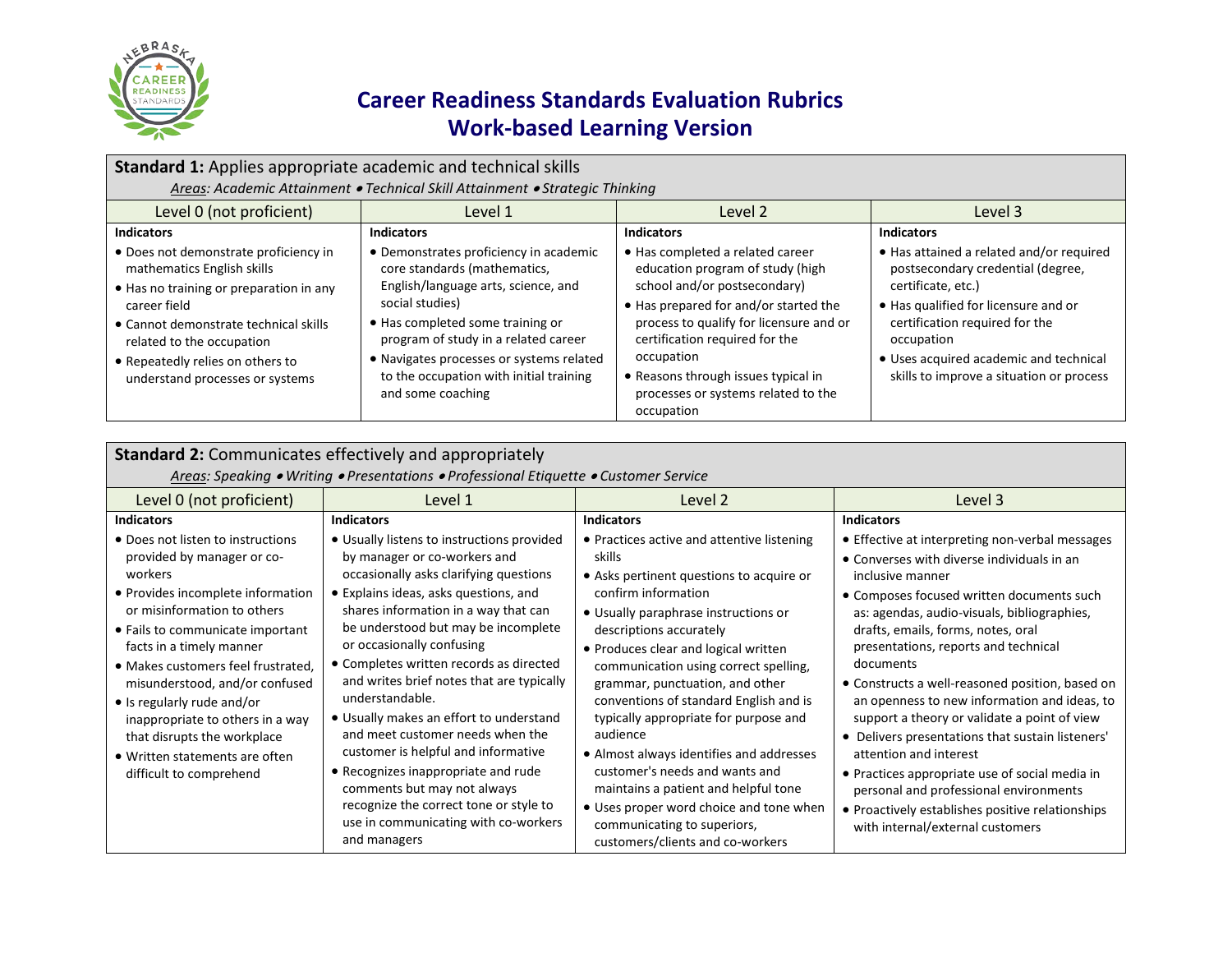

| <b>Standard 3: Contributes to employer and community success</b>                                                                                                                                                                                                              |                                                                                                                                                                                                                                                                      |                                                                                                                                                                                                                                                                                                                                                      |                                                                                                                                                                                                                                                                                                                                                             |  |
|-------------------------------------------------------------------------------------------------------------------------------------------------------------------------------------------------------------------------------------------------------------------------------|----------------------------------------------------------------------------------------------------------------------------------------------------------------------------------------------------------------------------------------------------------------------|------------------------------------------------------------------------------------------------------------------------------------------------------------------------------------------------------------------------------------------------------------------------------------------------------------------------------------------------------|-------------------------------------------------------------------------------------------------------------------------------------------------------------------------------------------------------------------------------------------------------------------------------------------------------------------------------------------------------------|--|
|                                                                                                                                                                                                                                                                               | Areas: Personal Responsibility • Meets Workplace Expectations • Civic Responsibility                                                                                                                                                                                 |                                                                                                                                                                                                                                                                                                                                                      |                                                                                                                                                                                                                                                                                                                                                             |  |
| Level 0 (not proficient)                                                                                                                                                                                                                                                      | Level 1                                                                                                                                                                                                                                                              | Level 2                                                                                                                                                                                                                                                                                                                                              | Level 3                                                                                                                                                                                                                                                                                                                                                     |  |
| <b>Indicators</b>                                                                                                                                                                                                                                                             | <b>Indicators</b>                                                                                                                                                                                                                                                    | <b>Indicators</b>                                                                                                                                                                                                                                                                                                                                    | <b>Indicators</b>                                                                                                                                                                                                                                                                                                                                           |  |
| • Blames others for lack of<br>performance<br>• Is late or absent frequently<br>• Is not prepared for work tasks<br>• Is rude or disrespectful to co-<br>workers or customers<br>• Disrupts team work efforts<br>• Mocks those that volunteer or<br>provide service to others | • Takes responsibility for individual<br>work tasks<br>• Arrives on time consistently<br>• Is typically prepared<br>• Complies with workplace policies<br>• Is not rude or disrespectful to co-<br>workers or customers<br>• Participates as a useful team<br>member | • Takes responsibility for both individual<br>and shared group work tasks<br>• Pursues results to completion with drive<br>• Participates in workplace norms, culture<br>and protocols<br>• Is appropriate in communications with<br>co-workers and customers<br>$\bullet$ Engages in service opportunities $-$<br>through work and/or the community | • Models behaviors that demonstrate<br>reliability, dependability and commitment to<br>the organization<br>• Exhibits professional etiquette in all<br>interactions<br>• Understands the importance of health,<br>safety, human resource and environmental<br>regulations<br>• Volunteers for leadership roles and extra<br>service on teams and committees |  |

| Standard 4: Makes sense of problems and perseveres in solving them<br>Areas: Perceptiveness . Problem Solving . Perseverance/Work Ethic                                                                                                                            |                                                                                                                                                                                                                                |                                                                                                                                                                                                                                                                                                                                                     |                                                                                                                                                                                                                                                                                        |  |
|--------------------------------------------------------------------------------------------------------------------------------------------------------------------------------------------------------------------------------------------------------------------|--------------------------------------------------------------------------------------------------------------------------------------------------------------------------------------------------------------------------------|-----------------------------------------------------------------------------------------------------------------------------------------------------------------------------------------------------------------------------------------------------------------------------------------------------------------------------------------------------|----------------------------------------------------------------------------------------------------------------------------------------------------------------------------------------------------------------------------------------------------------------------------------------|--|
| Level 0 (not proficient)                                                                                                                                                                                                                                           | Level 1                                                                                                                                                                                                                        | Level 2                                                                                                                                                                                                                                                                                                                                             | Level 3                                                                                                                                                                                                                                                                                |  |
| <b>Indicators</b><br>• Seldom notices when problems arise in<br>the work process<br>• Uses poor judgment in attempting to<br>solve problems on own<br>• Has to be reminded frequently to<br>complete work tasks<br>• Gives up quickly when faced with a<br>setback | <b>Indicators</b><br>• Accurately defines a problem or issue<br>related to the work process<br>• Knows when to solve problems on own<br>and when to engage others<br>• Executes a task to completion when<br>directed to do so | <b>Indicators</b><br>• Recognizes the factors that contribute<br>to a problem faced in the work process<br>• Generates more than one potential<br>solution to an identified problem<br>• Requires minimal supervision to<br>successfully complete tasks on<br>schedule<br>• Overcomes setbacks to continue to<br>work toward completion of assigned | <b>Indicators</b><br>• Identifies irregularities in processes and<br>environments and seeks to understand<br>their cause<br>• Evaluates solutions and determines the<br>potential value toward solving the<br>problem.<br>• Prioritizes tasks to ensure progress in<br>work objectives |  |
|                                                                                                                                                                                                                                                                    |                                                                                                                                                                                                                                | tasks                                                                                                                                                                                                                                                                                                                                               |                                                                                                                                                                                                                                                                                        |  |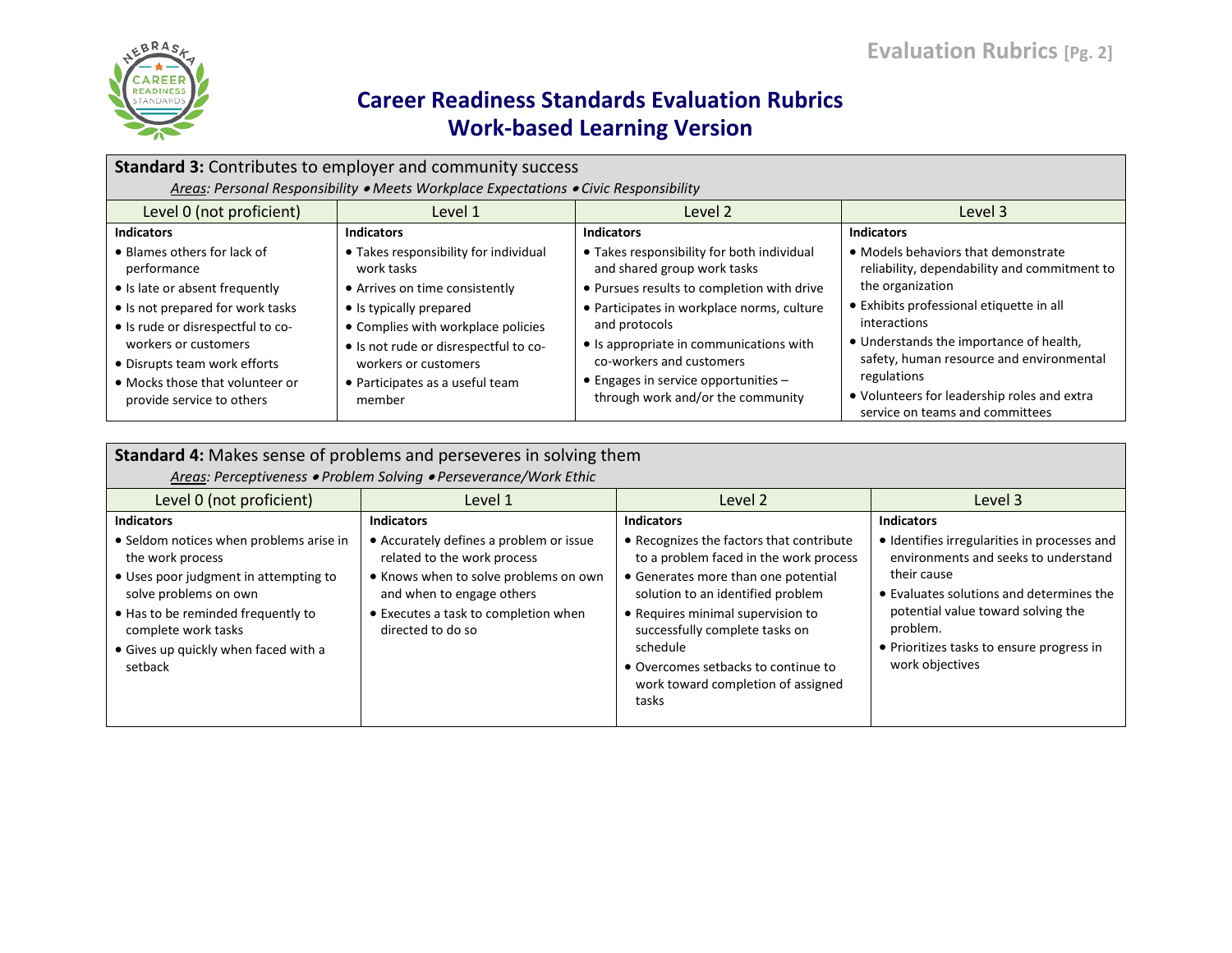

| <b>Standard 5: Uses critical thinking</b><br>Areas: Critical Thinking . Decision-Making . Adaptability                                                                                                                                                                                                  |                                                                                                                                                                                                     |                                                                                                                                                                                                                                                             |                                                                                                                                                                                                                                                                                                                   |  |  |
|---------------------------------------------------------------------------------------------------------------------------------------------------------------------------------------------------------------------------------------------------------------------------------------------------------|-----------------------------------------------------------------------------------------------------------------------------------------------------------------------------------------------------|-------------------------------------------------------------------------------------------------------------------------------------------------------------------------------------------------------------------------------------------------------------|-------------------------------------------------------------------------------------------------------------------------------------------------------------------------------------------------------------------------------------------------------------------------------------------------------------------|--|--|
| Level 0 (not proficient)                                                                                                                                                                                                                                                                                | Level 2<br>Level 3<br>Level 1                                                                                                                                                                       |                                                                                                                                                                                                                                                             |                                                                                                                                                                                                                                                                                                                   |  |  |
| <b>Indicators</b>                                                                                                                                                                                                                                                                                       | <b>Indicators</b>                                                                                                                                                                                   | <b>Indicators</b>                                                                                                                                                                                                                                           | <b>Indicators</b>                                                                                                                                                                                                                                                                                                 |  |  |
| • Makes decisions based on emotional<br>reaction or with very limited information<br>• Does not consider the likely outcome(s)<br>of their decisions<br>• Makes decisions without considering<br>others' input or ideas<br>• Struggles to manage new method or<br>adapt to use of new skills or systems | • Uses logic when making<br>decisions on own<br>• Thinks through likely outcomes<br>before making a decision that<br>impacts work process<br>Willing to learn new knowledge,<br>tasks and/or skills | • Reasons through decisions and<br>considers more than one perspective<br>• Develops rationale for making a decision<br>that impacts work process<br>• Considers multiple and diverse points of<br>view<br>• Manages multiple and diverse points of<br>view | • Uses cause-and-effect analysis and<br>feedback from others in making decisions<br>· Identifies a thorough and complete course<br>of action that considers impact on others,<br>risks to success, and potential impact<br>• Demonstrates ability to organize priorities<br>in an ambiguous situation/environment |  |  |

| <b>Standard 6: Demonstrates innovation and creativity</b><br>Areas: Creativity . Innovation          |                                                                                                |                                                                                                            |                                                                                                                              |  |
|------------------------------------------------------------------------------------------------------|------------------------------------------------------------------------------------------------|------------------------------------------------------------------------------------------------------------|------------------------------------------------------------------------------------------------------------------------------|--|
| Level 0 (not proficient)                                                                             | Level 1                                                                                        | Level 2                                                                                                    | Level 3                                                                                                                      |  |
| <b>Indicators</b>                                                                                    | <b>Indicators</b>                                                                              | <b>Indicators</b>                                                                                          | <b>Indicators</b>                                                                                                            |  |
| • Does not appreciate new or creative<br>ideas of others<br>• Discourages others from offering ideas | • Is open to new and creative ideas<br>related to work process<br>• Willingly shares ideas for | • Appreciates new and creative ideas from<br>co-workers and others<br>• Recognizes and communicates when a | • Initiates brainstorming or idea generating<br>conversations with co-workers<br>• Determines feasibility of improvements or |  |
| to improve work processes                                                                            | improvement when requested                                                                     | work process or system could be                                                                            | ideas prior to sharing with others                                                                                           |  |
| • Takes reckless risks in introducing new<br>ideas into the work process                             | • Knows when to move from idea to<br>implementation                                            | improved<br>• Accepts and incorporates constructive<br>criticism into proposed ideas                       | • Understands how to take informed risks<br>to introduce innovation or a new idea in<br>the work process                     |  |

|                                                                                     | Standard 7: Models ethical leadership and effective management                                                 |                                                                                                                         |                                                                                                                                 |  |  |
|-------------------------------------------------------------------------------------|----------------------------------------------------------------------------------------------------------------|-------------------------------------------------------------------------------------------------------------------------|---------------------------------------------------------------------------------------------------------------------------------|--|--|
| Areas: Leadership • Ethics • Management                                             |                                                                                                                |                                                                                                                         |                                                                                                                                 |  |  |
| Level 0 (not proficient)                                                            | Level 1                                                                                                        | Level 2                                                                                                                 | Level 3                                                                                                                         |  |  |
| <b>Indicators</b>                                                                   | <b>Indicators</b>                                                                                              | <b>Indicators</b>                                                                                                       | <b>Indicators</b>                                                                                                               |  |  |
| • Creates negative relationships<br>with co-workers<br>• Practices unethical and/or | • Engages the support and/or action of<br>others to accomplish a work task<br>• Practices ethical behavior and | • Fosters positive working relationships with<br>co-workers<br>• Considers the ethical implications and                 | • Models the positive attributes of effective<br>leaders (e.g., empathy, motivation,<br>communication skills, social awareness) |  |  |
| illegal behavior<br>• Often refuses to accept                                       | complies with the organization's<br>code of conduct                                                            | impact on personal reputation of decisions<br>• Recognizes the difference between                                       | • Reports and/or holds others accountable to<br>ethical behavior in the organization                                            |  |  |
| leadership role with co-<br>workers on work projects                                | • Uses personal management skills to<br>ensure effective daily functioning in<br>the workplace                 | leadership and management of others<br>• Manages small work teams to complete<br>tasks with minimal coaching/assistance | • Organizes and manages work teams to<br>accomplish stated objectives on time and on<br>budget                                  |  |  |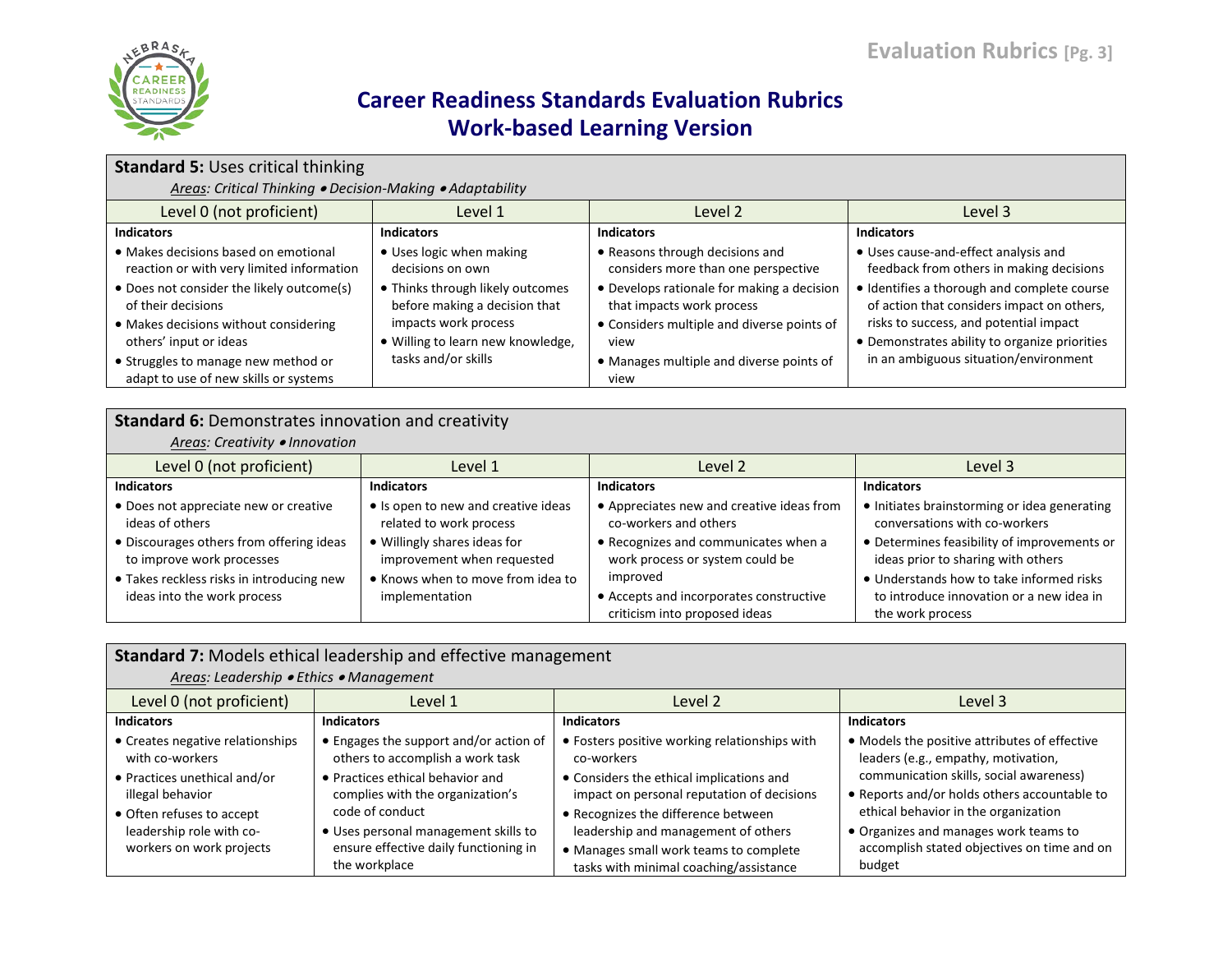

| <b>Standard 8:</b> Works productively in teams and demonstrates cultural competency                                                                                                                                                                         |                                                                                                                                                                                                                           |                                                                                                                                                                                                                                                                                                                                                 |                                                                                                                                                                                                                                    |  |  |
|-------------------------------------------------------------------------------------------------------------------------------------------------------------------------------------------------------------------------------------------------------------|---------------------------------------------------------------------------------------------------------------------------------------------------------------------------------------------------------------------------|-------------------------------------------------------------------------------------------------------------------------------------------------------------------------------------------------------------------------------------------------------------------------------------------------------------------------------------------------|------------------------------------------------------------------------------------------------------------------------------------------------------------------------------------------------------------------------------------|--|--|
|                                                                                                                                                                                                                                                             | Areas: Teamwork . Conflict Resolution . Social and Cultural Competence                                                                                                                                                    |                                                                                                                                                                                                                                                                                                                                                 |                                                                                                                                                                                                                                    |  |  |
| Level 0 (not proficient)                                                                                                                                                                                                                                    | Level 2<br>Level 1<br>Level 3                                                                                                                                                                                             |                                                                                                                                                                                                                                                                                                                                                 |                                                                                                                                                                                                                                    |  |  |
| <b>Indicators</b>                                                                                                                                                                                                                                           | <b>Indicators</b>                                                                                                                                                                                                         | <b>Indicators</b>                                                                                                                                                                                                                                                                                                                               | <b>Indicators</b>                                                                                                                                                                                                                  |  |  |
| • Contributes little to team efforts<br>• Causes distraction or disruption to<br>team activities<br>• Creates personal conflict with co-<br>workers and/or customers<br>• Is disrespectful to people with different<br>backgrounds, beliefs and experiences | • Plays a useful and constructive role on<br>teams<br>• Disagrees with a team member as a<br>professional<br>• Shows respect and interacts positively<br>with people of different backgrounds,<br>beliefs and experiences | • Recognizes own limitations and the<br>strengths of others to utilize the best<br>people for tasks on a team<br>• Anticipates and proactively addresses<br>potential source(s) of conflict with co-<br>workers or customers<br>• Uses awareness of world cultures and<br>languages to effectively communicate<br>with co-workers and customers | • Works to engage others on the team to<br>ensure consensus<br>• Negotiates conflict among co-workers<br>and/or between co-workers and<br>customers<br>• Is aware of issues in society that impact<br>the work of the organization |  |  |

| <b>Standard 9: Utilizes technology</b>                                                                                                                                                                                          |                                                                                                                                                                                                                                                                                                                                                                                                                        |                                                                                                                                                                                                                                                                                                                                                                                |                                                                                                                                                                                                                                           |  |
|---------------------------------------------------------------------------------------------------------------------------------------------------------------------------------------------------------------------------------|------------------------------------------------------------------------------------------------------------------------------------------------------------------------------------------------------------------------------------------------------------------------------------------------------------------------------------------------------------------------------------------------------------------------|--------------------------------------------------------------------------------------------------------------------------------------------------------------------------------------------------------------------------------------------------------------------------------------------------------------------------------------------------------------------------------|-------------------------------------------------------------------------------------------------------------------------------------------------------------------------------------------------------------------------------------------|--|
|                                                                                                                                                                                                                                 | Areas: Data Gathering, Access and Management • Tools and Applications • Technology Ethics                                                                                                                                                                                                                                                                                                                              |                                                                                                                                                                                                                                                                                                                                                                                |                                                                                                                                                                                                                                           |  |
| Level 0 (not proficient)                                                                                                                                                                                                        | Level 1                                                                                                                                                                                                                                                                                                                                                                                                                | Level 2                                                                                                                                                                                                                                                                                                                                                                        | Level 3                                                                                                                                                                                                                                   |  |
| <b>Indicators</b>                                                                                                                                                                                                               | <b>Indicators</b>                                                                                                                                                                                                                                                                                                                                                                                                      | <b>Indicators</b>                                                                                                                                                                                                                                                                                                                                                              | <b>Indicators</b>                                                                                                                                                                                                                         |  |
| • Poorly manages data that is part of the<br>work process<br>• Cannot utilize the technology tools<br>typically required in the occupation<br>• Uses unsafe and reckless habits in using<br>the computer and Internet resources | • Uses a consistent and effective<br>approach for managing data that is part<br>of work process<br>• Demonstrates use of technology-<br>related tools typically required in the<br>occupation<br>• Uses computer and Internet protocols<br>that ensure cyber security and<br>confidentiality of organizational<br>information<br>• Follows organizational policies on the<br>acceptable use of workplace<br>technology | • Uses a variety of effective methods to<br>search for valid, relevant data to<br>complete workplace tasks<br>• Demonstrates ongoing knowledge and<br>skill development to use technology-<br>related tools typically required in the<br>occupation<br>• Understands the ethical issues related<br>to privacy and intellectual property in<br>data and technology applications | • Evaluates Internet resources for<br>reliability and validity<br>• Finds innovative uses of technology to<br>make workplace tasks more efficient<br>• Develops methods/processes to<br>managing data that is part of the work<br>process |  |